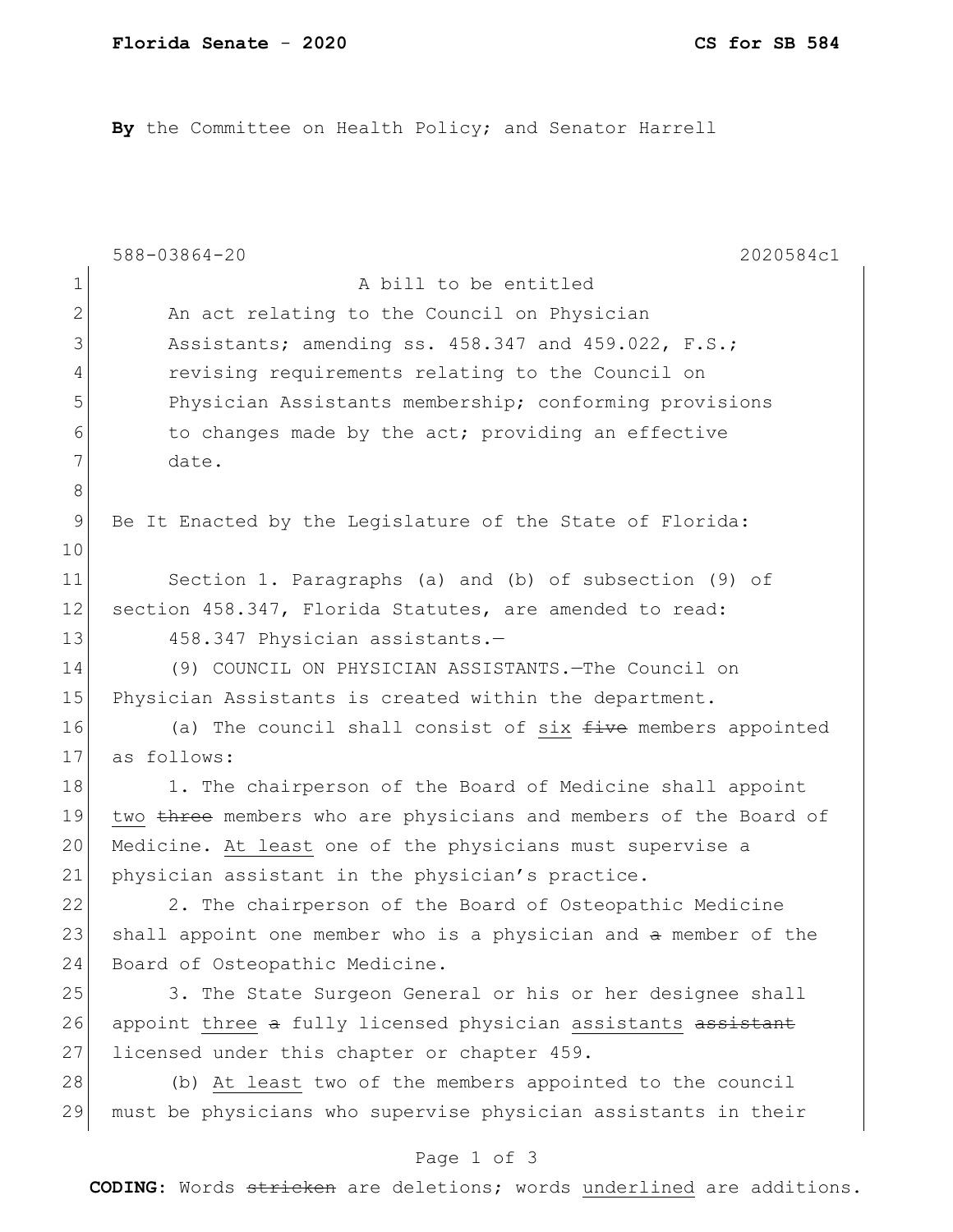|    | 588-03864-20<br>2020584c1                                        |
|----|------------------------------------------------------------------|
| 30 | practice. Members shall be appointed to terms of 4 years, except |
| 31 | that of the initial appointments, two members shall be appointed |
| 32 | to terms of 2 years, two members shall be appointed to terms of  |
| 33 | 3 years, and one member shall be appointed to a term of 4 years, |
| 34 | as established by rule of the boards. Council members may not    |
| 35 | serve more than two consecutive terms. The council shall         |
| 36 | annually elect a chairperson from among its members. For any     |
| 37 | given year, if the election of a chairperson ends in a tie vote, |
| 38 | the State Surgeon General shall select the chairperson from      |
| 39 | among the council members.                                       |
| 40 | Section 2. Paragraphs (a) and (b) of subsection (9) of           |
| 41 | section 459.022, Florida Statutes, are amended to read:          |
| 42 | 459.022 Physician assistants.-                                   |
| 43 | (9) COUNCIL ON PHYSICIAN ASSISTANTS. The Council on              |
| 44 | Physician Assistants is created within the department.           |
| 45 | (a) The council shall consist of six $f$ ive members appointed   |
| 46 | as follows:                                                      |
| 47 | 1. The chairperson of the Board of Medicine shall appoint        |
| 48 | two three members who are physicians and members of the Board of |
| 49 | Medicine. At least one of the physicians must supervise a        |
| 50 | physician assistant in the physician's practice.                 |
| 51 | 2. The chairperson of the Board of Osteopathic Medicine          |
| 52 | shall appoint one member who is a physician and a member of the  |
| 53 | Board of Osteopathic Medicine.                                   |
| 54 | 3. The State Surgeon General or her or his designee shall        |
| 55 | appoint three a fully licensed physician assistants assistant    |
| 56 | licensed under chapter 458 or this chapter.                      |
| 57 | (b) At least two of the members appointed to the council         |
| 58 | must be physicians who supervise physician assistants in their   |
|    | Page 2 of 3                                                      |

**CODING**: Words stricken are deletions; words underlined are additions.